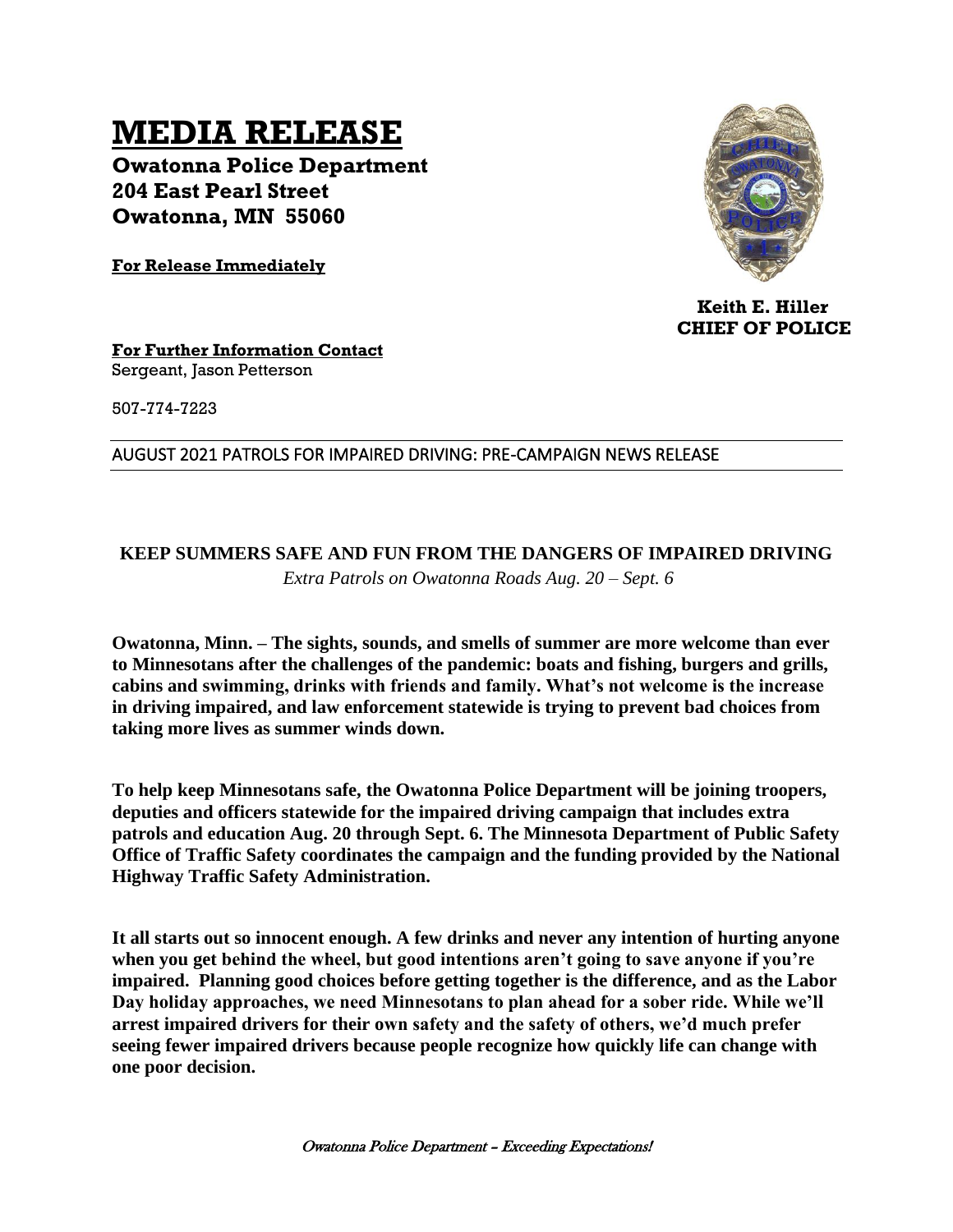## **Don't Let Positive Long-Term Change Slip Away**

**Long-term trends show Minnesotans are increasingly aware that drinking and driving don't mix, but DWIs are increasing this year after pandemic-related shutdowns last year helped curb impaired driving. As of July 26, year-to-date DWIs are 13,643 compared with 12,745 at this time last year.**

**Over the long term, DWI arrests dropped from 29,479 in 2011 to 22,653 in 2020, a 23 percent decrease, and fewer motorists are losing their lives due to alcohol.** 

- **In 2020, numbers show 131 people died from drunk driving-related crashes compared with 136 people in 2011, a 4 percent decline.**
- **In the 1960's, more than half of all traffic deaths were related to drinking and driving. In 2020, drunk driving-related deaths were 33 percent of all traffic fatalities in Minnesota.**

### **Improve Summer Fun by Improving Sober Choices**

**The joys of summer are tragically lessened by the highest number of drunk driving-related deaths compared to the rest of the year (2016-2020):** 

- **June – August: 190**
- **September – November: 144**
- **March – May: 164**
- **December – February: 104**

**Labor Day has the third highest number of DWI arrests per hour compared with other major holidays (2016– 2020):**

- **St. Patrick's Day – 4.26**
- **Fourth of July – 3.54**
- **Labor Day - 3.46**
- **Memorial Day – 3.31**
- **Halloween – 3.2**
- **Thanksgiving – 2.79**
- **New Year's Eve – 2.56**
- **Valentine's Day – 2.48**
- **Christmas – 2.29**

### **DWI Consequences**

- **Loss of license for up to a year, thousands of dollars in costs and possible jail time.**
- **Repeat DWI offenders, as well as first-time offenders arrested at 0.16 and above alcohol-concentration level, must use ignition interlock in order to regain legal driving privileges or face at least one year without a driver's license.**